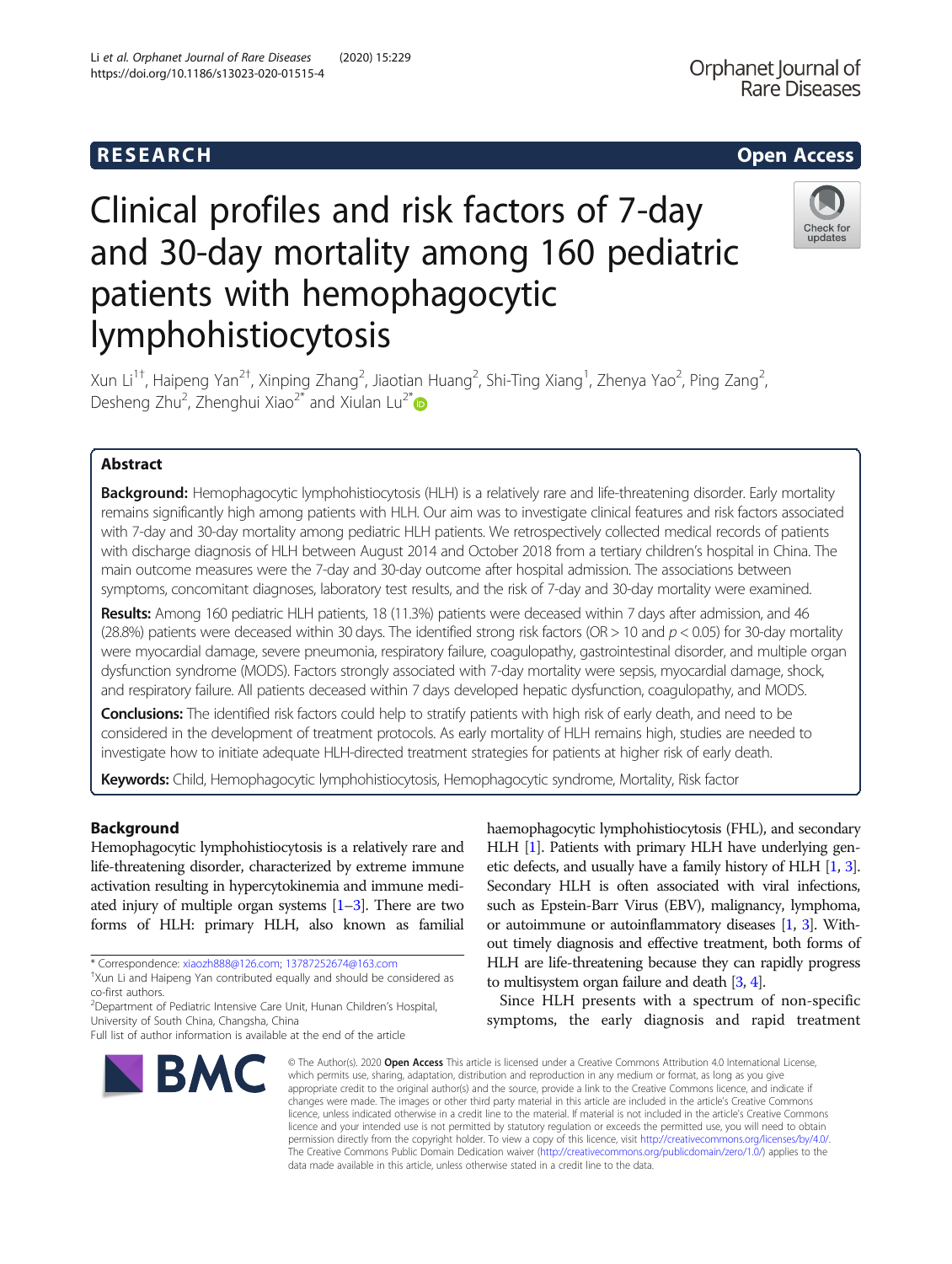initiation is challenging [\[5\]](#page-9-0). Researches over the last two decades have led to the refined treatment algorithms and protocols, and survival has improved considerably for HLH patient [\[1](#page-9-0), [6,](#page-9-0) [7](#page-9-0)]. Still, mortality is significantly high in HLH patients, with an estimated 5-yearprobability of survival of  $54\% \pm 6\%$  in the HLH-94 study [\[7](#page-9-0)] and 61% (95%CI: 56–67%) in the HLH-2004 study [[8](#page-9-0)]. The reported 30-day survival was ranged from 79 to 83%  $[9-11]$  $[9-11]$  $[9-11]$  $[9-11]$ , and a cohort had observed that over half of the reported deaths occurred within 30 days after onset of therapy [[10](#page-9-0)]. Therefore, early mortality in HLH remains a clinical problem.

To identify high risk patients that requires more aggressive treatment, many studies have investigated clinical and laboratory prognostic factors for short term (30 days) or long-term (> 1 years) overall survival (OS) in pediatric or adult HLH patients [[9](#page-9-0)–[15](#page-9-0)]. The identified risk factors includes underlying lymphoma, lower platelet count, albumin, and fibrinogen, elevated lactate dehydrogenase, total bilirubin (Tbil), interleukin-10, and aspartate aminotransferase, and prolonged activated partial thromboplastin time (APTT) [\[9](#page-9-0)–[15\]](#page-9-0) .

However, we found there is a lack of references to describe the clinical features of HLH patients who deceased within a very short period after hospital admission, which are not rare among patients with HLH. Summarizing clinical features of those patients can reveal the current challenge of HLH treatment. Moreover, characterizing patients with higher risk of early death could be beneficial for future treatment improvements. For these purposes, we

conducted the present study. By analyzing retrospectively collected data from a tertiary children's hospital in China, we first described the clinical features of those who deceased within 7 days, within 30 days, as well as those who survived longer than 30 days; and then investigated the 7 day and 30-day mortality associated factors.

# Results

A total of 177 patients were identified by the HLH diagnosis. After initial review, 7 patients were excluded because of missing outcome measures at day 7; and another 10 patients were excluded because they were diagnosed with HLH prior to the indicated hospital admission and missing the original records for the fulfillment of HLH-2004 diagnostic criteria. The final analysis included 160 patients (Fig. 1). Of these patients, 66 (41.3%) were initially admitted to Pediatric Intensive Care Unit (PICU), and 94 (58.8%) were admitted to other departments. The median age at admission was 32 months (ranged from 1 month to 18 years). Among the 160 patients, 18 patients (11.3%) were deceased within 7 days after admission, 46 patients (28.8%) were deceased within 30 days after admission, and 6 patients (3.8%) were lost follow up at day 30. Therefore, the 7-day and 30-day OS were 88.8% (142/160) and 70.1% (108/154), respectively. Figure [2](#page-2-0) shows the estimated overall survival rate and survival rates by hospital admission department. The general characteristics of patients according to outcome groups were shown in Table [1.](#page-3-0)

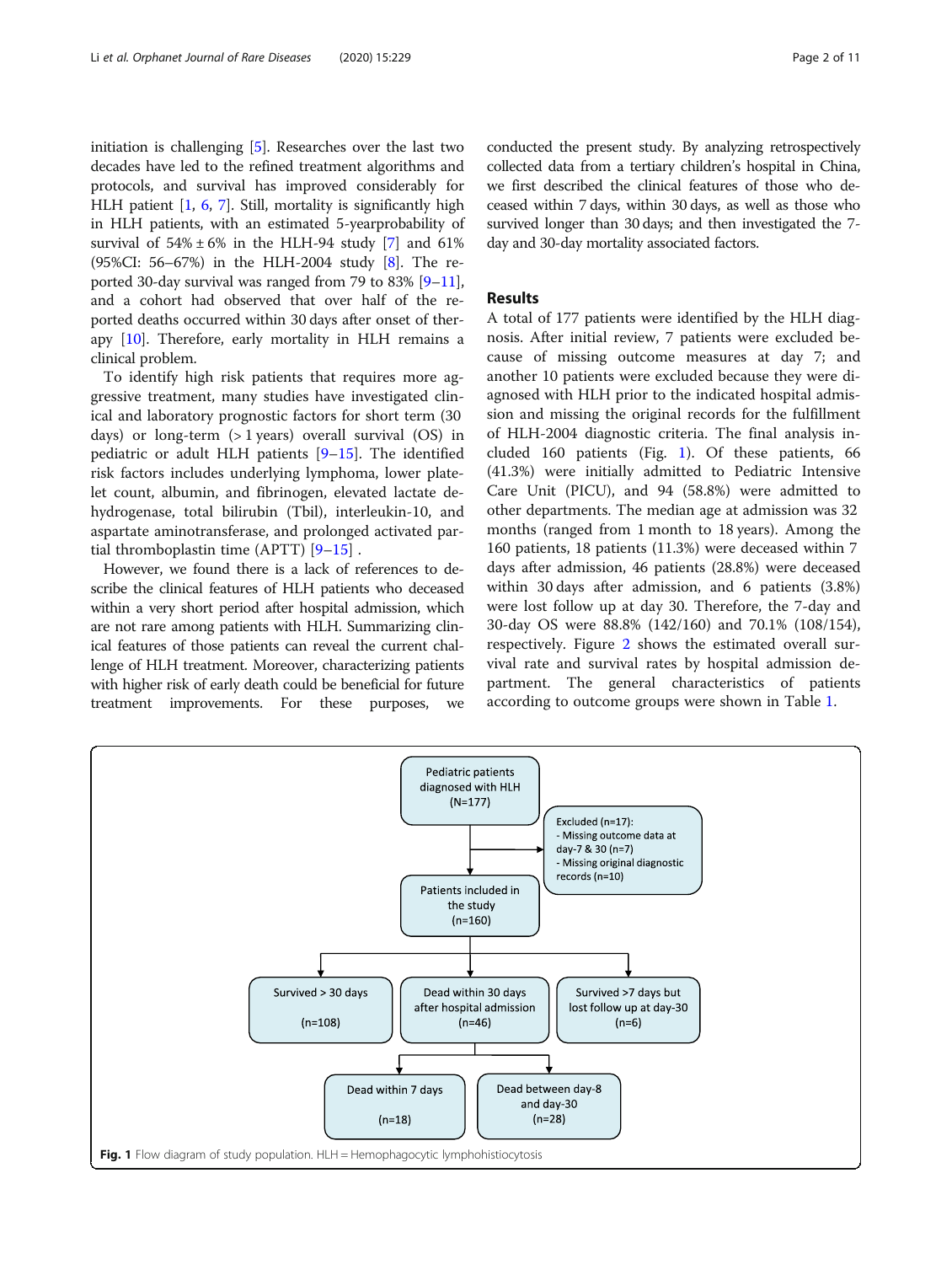<span id="page-2-0"></span>Table [2](#page-4-0) presents the fulfillment of HLH-2004 diagnose criteria and HLH therapies according to survival groups. Notably, all patients dead within 30 days had a ferritin level ≥ 500 μg/L. Compared with non-survivors, more patients in the survival groups received etoposide, cyclosporine A, and dexamethasone therapies  $(p < 0.05)$ . None of the patients revived hematopoietic stem cell transplantation (HSCT) during the study period.

The underlying/related diseases and concomitant diagnosis were shown in Table [3.](#page-5-0) Twelve patients (7.5%) were diagnosed with primary HLH. The most common disease associated with HLH in our cohort was sepsis (60.6%). Pathogens detected among 160 HLH patients and among 86 patients with concomitant sepsis were listed in Additional file [1.](#page-9-0) EBV infection was seen in 55% of patients. Among 160 patients, 83 (52.2%) were developed MODS; and all patients that deceased within 7 days were developed MODS (100%).

Factors that found to be significantly associated with 30-day or 7-day mortality were listed in Table [4](#page-6-0). Younger than 1 year of age was significantly associated with 7-day mortality (OR = 3.53, 95%CI: 1.17, 10.67). EBV infection was inversely associated with 7-day mortality (OR = 0.27, 95%CI: 0.09, 0.81). Sepsis was associated with higher risk of death within 30 days, as well as death within 7 days ( $OR = 5.37$  and 13.17, respectively; *p* values  $\langle 0.05 \rangle$ . Strong associations (OR > 10 and p value  $\langle 0.05 \rangle$ ) were observed between myocardial damage, severe pneumonia, respiratory failure, coagulopathy, gastrointestinal disorder, MODS, and the risk of 30-day mortality. For the risk of 7-day mortality, the identified strong risk factors were sepsis, myocardial damage, shock, and respiratory failure (ORs > 10 and  $p$  values < 0.05). All patients deceased within 7 days developed hepatic dysfunction, coagulopathy, and MODS, therefore the ORs for their association with the risk of 7-day mortality could not be estimated. The usage of etoposide, cyclosporine A, and dexamethasone was inversely associated with the risk of 7-day and 30-day mortality (ORs < 1 and  $p$  values < 0.05).

As most patients had more than one risk factor, we further calculated the cumulative number of risk factors that identified by logistic regression analyses. Figure [3](#page-7-0) shows the distribution of cumulative number of risk factors by outcome groups. The number of risk factors was lower in longer survival groups (Spearman's correlation coefficient =  $-0.62$ ,  $p < 0.0001$ ).

Table [5](#page-7-0) presents laboratory abnormalities significantly associated with 7-day and 30-day mortality. Elevated blood urea nitrogen (BUN), APTT, prothrombin time (PT), and international normalized ratio (INR) at admission were significantly associated with 7-day and 30-day mortality. Decreased FIB and globulin, and elevated TBil were significantly associated with 30-day mortality, but not with 7-day mortality.

Three sensitivity analyses were conducted for the association analyses. The first sensitivity analysis included the 10 patients that missing original records for the confirmation of HLH-2004 diagnostic criteria fulfillment (N total = 170). The other two sensitivity analyses used the worst-case imputation and the best-case imputation to assess the potential effect of the missing outcome data at day 30 ( $n = 6$ ). The results of sensitivity analyses did not alter the findings or interpretation from the main analyses, except for the following: when the 10 patients with missing diagnostic information were included, additional associations were observed between EBV infection and 30-day mortality (OR = 0.46, 95%CI: 0.24, 0.92,  $p =$ 0.0271), PICU admitted and 7-day mortality (OR  $= 3.23$ , 95%CI: 1.23, 8.48,  $p = 0.0174$ ), hepatic dysfunction and 7-day mortality (OR = 8.19, 95%CI: 1.84, 36.43,  $p =$ 0.0057), elevated aspartate transaminase (AST) and 30-

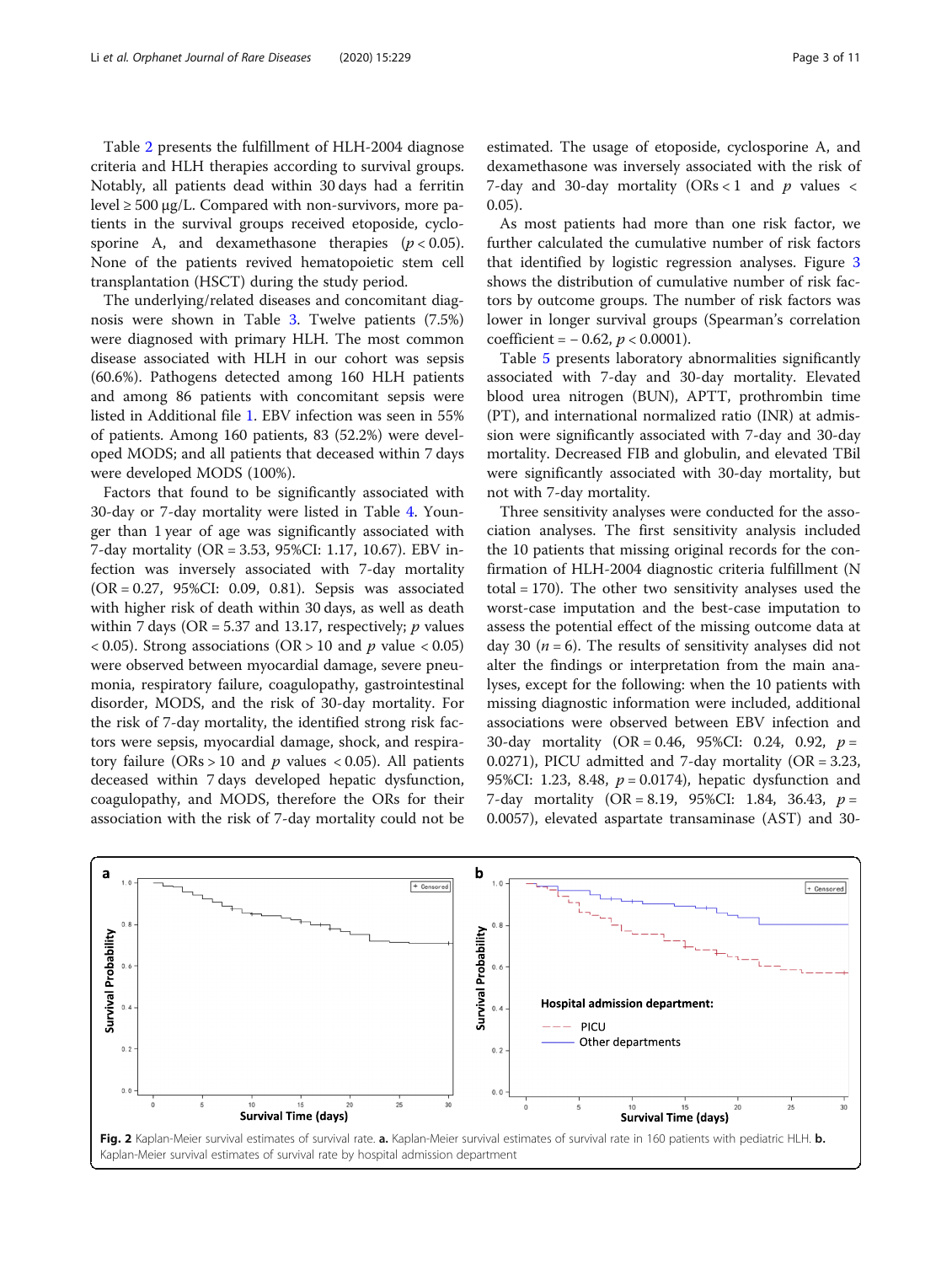<span id="page-3-0"></span>Table 1 General characteristics of 160 HLH patients according to survival groups

| Factor                                                 | All $(N = 160)$ | Survival days <sup>a</sup> |                         |               |                        |               |
|--------------------------------------------------------|-----------------|----------------------------|-------------------------|---------------|------------------------|---------------|
|                                                        | $n(\%)$         | $>$ 30 days ( $n = 108$ )  | $\leq$ 30 days (n = 46) |               | $\leq$ 7 days (n = 18) |               |
|                                                        |                 | $n\frac{9}{6}$             | $n(\%)$                 | $p$ value $b$ | $n(\%)$                | $p$ value $c$ |
| Age                                                    |                 |                            |                         |               |                        |               |
| $\leq$ 12 months                                       | 25 (15.6)       | 15 (13.9)                  | 10(21.7)                | 0.3795        | 6(33.3)                | 0.0307        |
| $> 1$ and $\leq 5$ years                               | 102 (63.8)      | 69 (63.9)                  | 28 (60.9)               |               | 9(50.0)                |               |
| $> 5$ and $\leq 10$ yeas                               | 22 (13.8)       | 16(14.8)                   | 5(10.9)                 |               | 1(5.6)                 |               |
| $> 10$ years                                           | 10(6.3)         | 8(7.4)                     | 2(4.3)                  |               | 1(5.6)                 |               |
| Sex                                                    |                 |                            |                         |               |                        |               |
| Male                                                   | 90 (56.3)       | 62 (57.4)                  | 24 (52.2)               | 0.597         | 11(61.1)               | 0.659         |
| Female                                                 | 70 (43.8)       | 46 (42.6)                  | 22 (47.8)               |               | 7(38.9)                |               |
| Hospital admission                                     |                 |                            |                         |               |                        |               |
| PICU                                                   | 66 (41.3)       | 35 (32.4)                  | 28 (60.9)               | 0.0013        | 11(61.1)               | 0.0692        |
| Other department                                       | 94 (58.8)       | 73 (67.6)                  | 18 (39.1)               |               | 7(38.9)                |               |
| Discharge department                                   |                 |                            |                         |               |                        |               |
| PICU                                                   | 73 (45.6)       | 25(23.1)                   | 45 (97.8)               | < 0.0001      | 18 (100)               | < 0.0001      |
| Other department                                       | 87 (54.4)       | 83 (76.9)                  | 1(2.2)                  |               | $\overline{0}$         |               |
| First symptom to indicated hospital admission (days) d | 8.0 (6.0, 12.0) | 8.0 (6.0, 12.0)            | $8.0$ (6.0, 11.0)       | 0.8188        | 8.5 (6.0, 12.0)        | 0.8281        |

a. Six patients were lost follow-up at day 30

b. Compared with patients survived > 30 days

c. Compared with patients survived > 7 days d. Median (Q1, Q3)

day mortality (OR = 4.8, 95%CI: 1.07, 21.56,  $p = 0.0407$ ), and elevated thrombin time (TT) and 30-day mortality (OR = 2.37, 95%CI: 1.04, 5.41,  $p = 0.0397$ ); when the best-case imputation was applied, an additional association was observed between AST and 30-day mortality  $(OR = 8.22, 95\% CI: 1.06, 63.75, p = 0.0437).$ 

#### **Discussion**

Early mortality remains significantly high in HLH patients. To characterizing HLH patients who were deceased within a short time after hospital administration, and to identify risk factors associated with early mortality, we examined clinical features among 160 HLH patients. The 7-day and 30-day OS were 88.8 and 70.1%, respectively. The identified strong risk factors (OR > 10 and  $p < 0.05$ ) for 30-day mortality were myocardial damage, severe pneumonia, respiratory failure, coagulopathy, gastrointestinal disorder, and MODS. And the identified strong risk factors for 7-day mortality were sepsis, myocardial damage, shock, and respiratory failure.

In the HLH-2004 study, the estimated 5-year probability of survival was 61% (95%CI: 56, 67%) [[8\]](#page-9-0); and 34 of 369 patients (9.2%) died without HSCT within the first 28 days of treatment. In our patient cohort, the 30-day OS was 70.1%. We identified another two large case series of pediatric HLH in Chinese population ( $n = 116$ ) and 95), where the 30-day OS were 86 and 83.2%, respectively [[9](#page-9-0), [10\]](#page-9-0). By contrast, our 30-day OS was lower,

possibly because over 40% of our patients were directly admitted to PICU at hospital admission. Many HLH patients admitted to the PICU because of delayed diagnosis or clinical features like persistent fever, hepatosplenomegaly, organ dysfunction, and neurological symptoms [\[3](#page-9-0), [4,](#page-9-0) [16\]](#page-9-0), and without timely diagnosis and treatment the mortality of HLH could be especially high. A PICUbased study in United State found that of 33 HLH patients [\[16](#page-9-0)], 26 (79%) survived to hospital discharge, and the 1-year OS was 58%. Although 30-day OS or OS at longer follow up were reported by many studies, fewer studies have reported the short-term survival of HLH. In the HLH-2004 study, among the 34 patients that died without HSCT and within the first 28 days of treatment, 17 (50%) died within the first ten days  $[8]$  $[8]$ . In our study, among the 46 HLH patients that died within 30 days after admission, 18 (39.1%) were died within the first seven days. Thus, to improve overall survival of HLH, it is important to investigate features of early death and to find targeted treatment strategies.

Our study found age was not significantly associated with 30-day mortality, which is consistent with previous reports [[9](#page-9-0), [14](#page-9-0)]. However, we observed that age younger than 12 months was associated with higher risk of 7-day mortality  $(OR = 3.53, 95\% CI = 1.17, 10.67)$ , suggesting infants with HLH should be identified as at higher risk of early death.

EBV-HLH has a high incidence in East Asian countries [[12,](#page-9-0) [15](#page-9-0), [17](#page-9-0)–[19\]](#page-10-0). In our HLH patient cohort, 55% of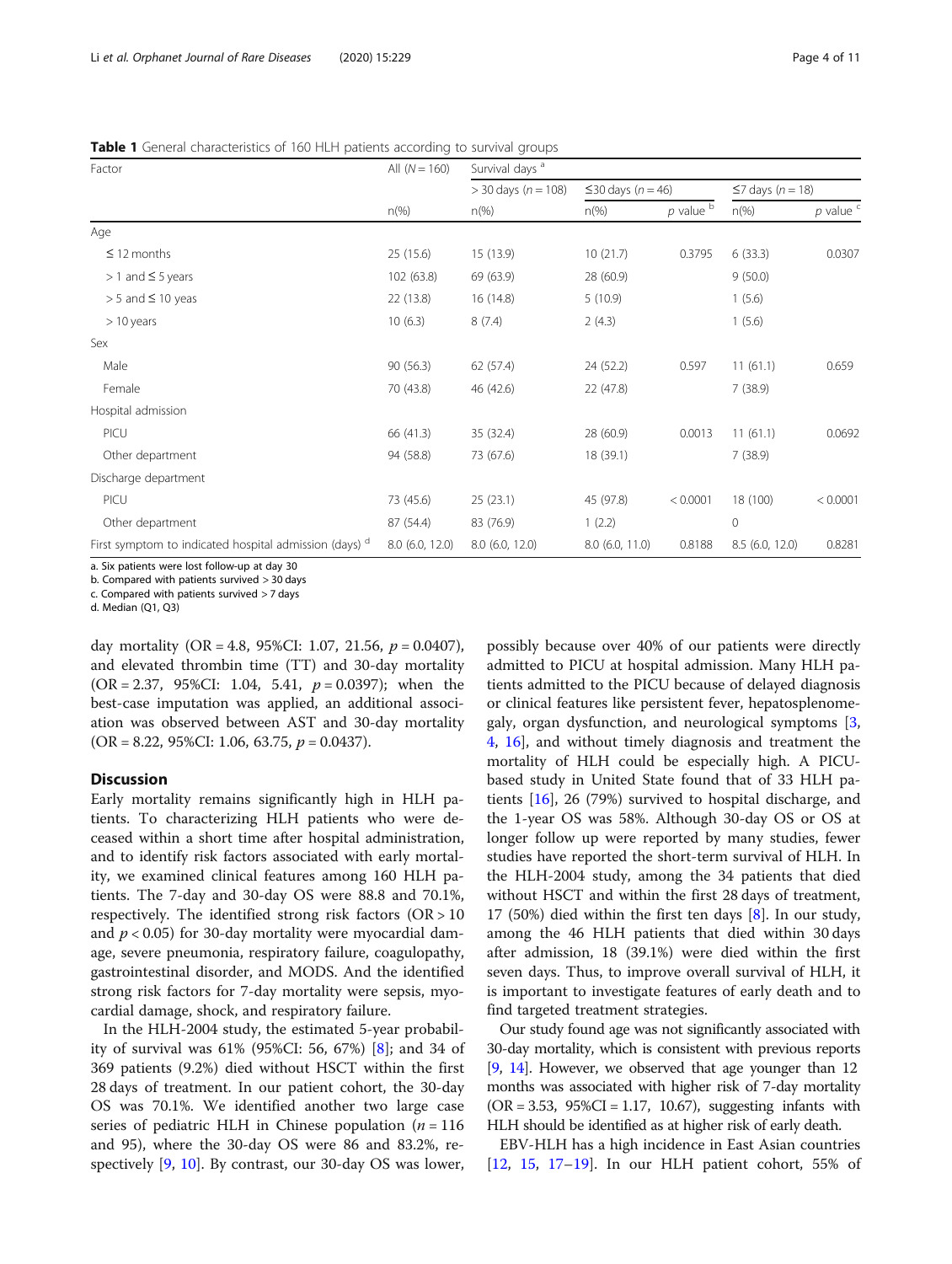# <span id="page-4-0"></span>Table 2 Diagnostic criteria fulfillment and HLH therapies among 160 patients according to survival groups

|                                                           | All $(N =$<br>160)<br>$n\frac{9}{6}$ | Survival days <sup>a</sup> |                         |                          |                        |                |
|-----------------------------------------------------------|--------------------------------------|----------------------------|-------------------------|--------------------------|------------------------|----------------|
|                                                           |                                      | $>$ 30 days (n = 108)      | $\leq$ 30 days (n = 46) |                          | $\leq$ 7 days (n = 18) |                |
|                                                           |                                      | $n(\%)$                    | $n\frac{9}{6}$          | $p$ value $\overline{p}$ | $n\left(\%\right)$     | $p$ value $c$  |
| Diagnostic criteria                                       |                                      |                            |                         |                          |                        |                |
| Fever                                                     | 159 (99.4)                           | 108 (100)                  | 45 (97.8)               | 0.2987                   | 18 (100)               | $\mathbf{1}$   |
| Splenomegaly                                              | 140 (87.5)                           | 91 (84.3)                  | 43 (93.5)               | 0.1887                   | 16 (88.9)              | $\overline{1}$ |
| Bicytopenia (≥2/3 lineages)                               | 148 (92.5)                           | 97 (89.8)                  | 45 (97.8)               | 0.1098                   | 17 (94.4)              | $\overline{1}$ |
| Hypertriglyceridemia or hypofibrinogenemi                 | 154 (96.3)                           | 105 (97.2)                 | 44 (95.7)               | 0.6353                   | 18 (100)               | $\mathbf{1}$   |
| Hemophagocytosis                                          |                                      |                            |                         |                          |                        |                |
| Yes                                                       | 103 (64.4)                           | 75 (69.4)                  | 24 (52.2)               | 0.1126                   | 8(44.4)                | 0.0283         |
| No                                                        | 47 (29.4)                            | 28 (25.9)                  | 17 (37.0)               |                          | 10(55.6)               |                |
| Missing/not done                                          | 10(6.3)                              | 5(4.6)                     | 5(10.9)                 |                          | $\mathbf 0$            |                |
| Ferritin ≥500 µg/L                                        | 149 (93.1)                           | 98 (90.7)                  | 46 (100)                | 0.0334                   | 18 (100)               | 0.6144         |
| Low/absent NK-cell activity d                             |                                      |                            |                         |                          |                        |                |
| Yes                                                       | 94 (58.8)                            | 69 (63.9)                  | 22 (47.8)               |                          | 7(38.9)                |                |
| Missing/not done                                          | 66 (41.3)                            | 39 (36.1)                  | 24 (52.2)               |                          | 11(61.1)               |                |
| Soluble CD25 ≥ 2400 U/ml $d$                              |                                      |                            |                         |                          |                        |                |
| Yes                                                       | 39 (24.4)                            | 34 (31.5)                  | 4(8.7)                  |                          |                        |                |
| <b>No</b>                                                 | 3(1.9)                               | 3(2.8)                     | $\overline{0}$          |                          |                        |                |
| Missing/not done                                          | 118 (73.8)                           | 71 (65.7)                  | 42 (91.3)               |                          | 18 (100)               |                |
| <b>HLH</b> therapies                                      |                                      |                            |                         |                          |                        |                |
| Etoposide                                                 | 105 (65.6)                           | 89 (82.4)                  | 15 (32.6)               | < 0.0001                 | 1(5.6)                 | < 0.0001       |
| Cyclosporine A                                            | 115 (71.9)                           | 87 (80.6)                  | 26(56.5)                | 0.0029                   | 8(44.4)                | 0.006          |
| Dexamethasone                                             | 126 (78.8)                           | 93 (86.1)                  | 30(65.2)                | 0.0045                   | 8(44.4)                | 0.0007         |
| Methylprednisolone                                        | 14(8.8)                              | 10(9.3)                    | 4(8.7)                  | $\mathbf{1}$             | 1(5.6)                 | 1              |
| Intrathecal therapy                                       | 14(8.8)                              | 12(11.1)                   | 2(4.3)                  | 0.2322                   | 0                      | 0.3705         |
| HLH therapies started before indicated hospital admission | 10(6.3)                              | 8(7.4)                     | 2(4.3)                  | 0.7241                   | 1(5.6)                 | $\mathbf{1}$   |

a. Six patients were lost follow-up at day 30

b. Compared with patients survived > 30 days

c. Compared with patients survived > 7 days

d. Between-group comparisons were not conducted due to missing value > 30%

patients were EBV infection positive. And our results showed that compared with HLH triggered by other causes, patients with EBV had lower risk of early death. This finding is in line with previous studies that showed the majority of promptly treated EBV-HLH patients usually have a good outcome  $[17, 18]$  $[17, 18]$  $[17, 18]$ . In our cohort, 60.6% patients fell within the diagnosis of sepsis, 53.8% patients were diagnosed with infection-confirmed sepsis, and 30% patients were diagnosed with both sepsis and EBV infection. Distinctions between severe sepsis and HLH remain blurred [\[20\]](#page-10-0). As the current diagnose criteria of HLH and sepsis are overlapped [\[1](#page-9-0), [21](#page-10-0)], it is difficult to interpret the high rates of sepsis diagnosis among HLH patients: whether HLH and sepsis are overlapped conditions with or without causal relationship, or it is HLH mimicking features of sepsis. Studies have noticed that secondary HLH, both pediatric and adult forms, and severe sepsis share clinical and laboratory inflammatory phenotypes

[[20](#page-10-0), [22](#page-10-0)]. Our results showed that the sepsis-like HLH was significantly associated with 7-day and 30-day mortality. Therefore, to improve treatments outcomes of this special and devastating form of HLH, it is critical for further researches to investigate the etiology of sepsis-like HLH and develop better therapeutic protocols.

Our investigations identified a variety of clinical features that significantly associated with early mortality, which were consistent with previous study findings [[9](#page-9-0)– [15,](#page-9-0) [23,](#page-10-0) [24\]](#page-10-0). What our study adds to the existing list of risk factors is their associations with 7-day outcome. Sepsis, myocardial damage, shock, and respiratory failure were found to be strongly associated with 7-day mortality  $(OR > 10, p < 0.05)$ . Moreover, patients deceased within 7 days have all developed MODS. Since HLH first presents with a spectrum of non-specific symptoms, and can rapidly progress to multisystem organ failure, patients admitted to a tertiary hospital and/or a PICU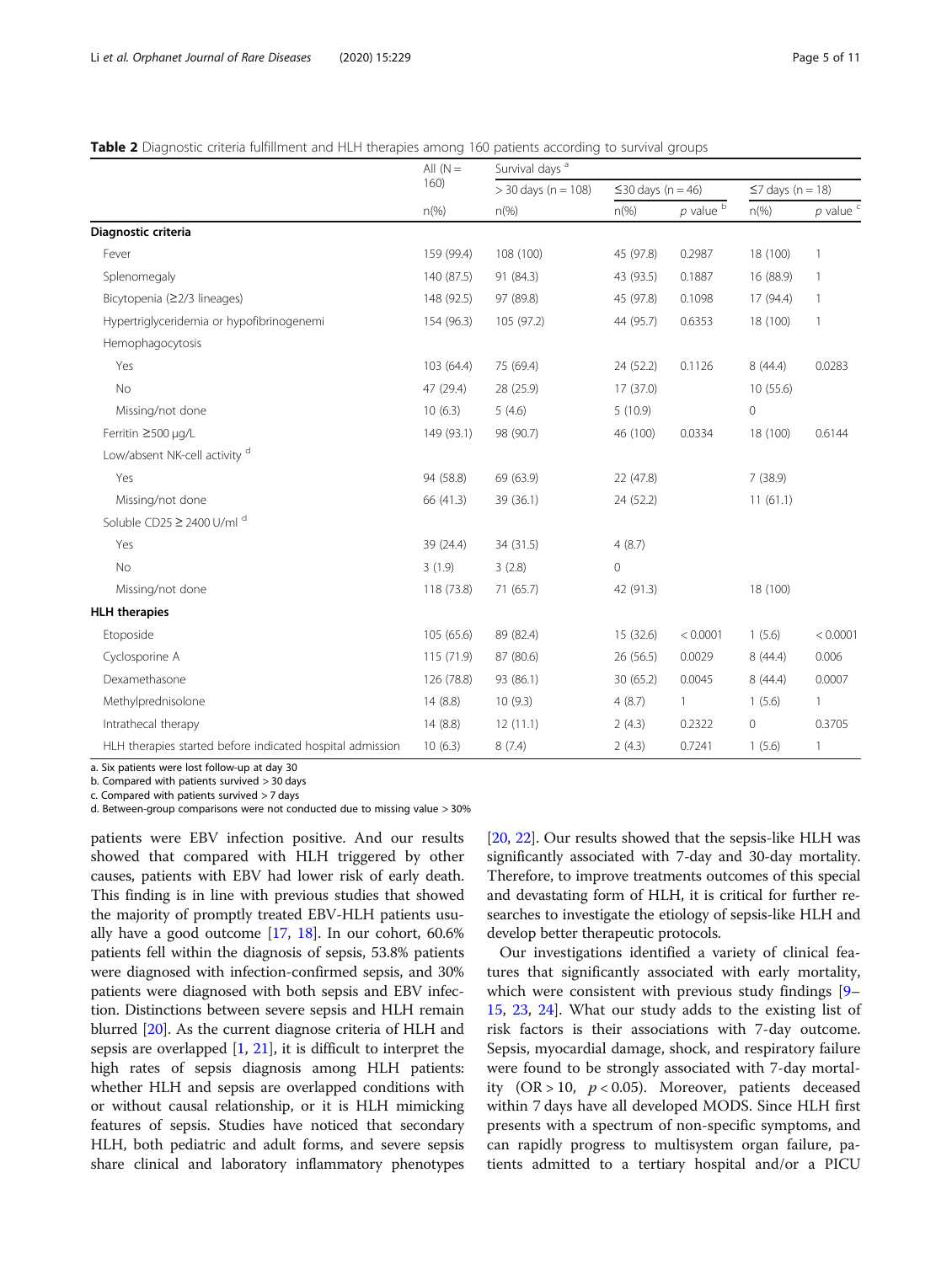<span id="page-5-0"></span>Table 3 Underlying diseases and concomitant diagnosis of 160 HLH patients according to survival groups

| Diagnosis                         | All $(N =$ | Survival days <sup>a</sup> |                         |                          |                        |                   |  |
|-----------------------------------|------------|----------------------------|-------------------------|--------------------------|------------------------|-------------------|--|
|                                   | 160)       | $>$ 30 days (n = 108)      | $\leq$ 30 days (n = 46) |                          | $\leq$ 7 days (n = 18) |                   |  |
|                                   | $n(\%)$    | $n(\%)$                    | $n(\%)$                 | $p$ value $\overline{p}$ | $n\frac{9}{6}$         | $p$ value $\circ$ |  |
| Underlying/related diseases       |            |                            |                         |                          |                        |                   |  |
| Primary HLH                       | 12(7.5)    | 9(8.3)                     | 3(6.5)                  | $\mathbf{1}$             | 3(16.7)                | 0.1375            |  |
| Autoimmune disorders              | 4(2.5)     | 3(2.8)                     | 1(2.2)                  | $\mathbf{1}$             | 0                      | 1                 |  |
| Malignancy                        | 8(5.0)     | 6(5.6)                     | 2(4.3)                  | $\mathbf{1}$             | 1(5.6)                 | 1                 |  |
| EBV infection                     | 88 (55.0)  | 65 (60.2)                  | 20 (43.5)               | 0.0763                   | 5(27.8)                | 0.0137            |  |
| Sepsis                            | 97 (60.6)  | 55 (50.9)                  | 39 (84.8)               | 0.0001                   | 17 (94.4)              | 0.0018            |  |
| -Sepsis with confirmed infections | 86 (53.8)  | 53 (49.1)                  | 32 (69.6)               | < 0.0001                 | 11(61.1)               | < 0.0001          |  |
| -Sepsis with EBV infection        | 48 (30.0)  | 31 (28.7)                  | 16 (34.8)               | 0.4520                   | 4(22.2)                | 0.4447            |  |
| Other infections <sup>d</sup>     | 45 (28.1)  | 36 (33.3)                  | 7(15.2)                 | 0.0300                   | 1(5.6)                 | 0.0238            |  |
| <b>Concomitant diagnosis</b>      |            |                            |                         |                          |                        |                   |  |
| Myocardial damage                 | 58 (36.3)  | 23(21.3)                   | 35 (76.1)               | < 0.0001                 | 16 (88.9)              | < 0.0001          |  |
| Heart failure                     | 28 (17.5)  | 10(9.3)                    | 18 (39.1)               | < 0.0001                 | 8(44.4)                | 0.0043            |  |
| Shock                             | 20 (12.5)  | 5(4.6)                     | 15 (32.6)               | < 0.0001                 | 10(55.6)               | < 0.0001          |  |
| CNS disease                       | 39 (24.4)  | 16 (14.8)                  | 23 (50.0)               | < 0.0001                 | 9(50.0)                | 0.016             |  |
| Hepatic dysfunction               | 96 (60.0)  | 53 (49.1)                  | 41 (89.1)               | < 0.0001                 | 18 (100)               | 0.0002            |  |
| Respiratory failure               | 64 (40.0)  | 26(24.1)                   | 38 (82.6)               | < 0.0001                 | 16 (88.9)              | < 0.0001          |  |
| <b>ARDS</b>                       | 13(8.1)    | 3(2.8)                     | 10(21.7)                | 0.0003                   | 4(22.2)                | 0.0423            |  |
| Severe pneumonia                  | 61(38.1)   | 25(23.1)                   | 36 (78.3)               | < 0.0001                 | 13 (72.2)              | 0.0016            |  |
| Coagulopathy                      | 83 (51.9)  | 39 (36.1)                  | 41 (89.1)               | < 0.0001                 | 18 (100)               | < 0.0001          |  |
| <b>DIC</b>                        | 42 (26.3)  | 16 (14.8)                  | 25 (54.3)               | < 0.0001                 | 12(66.7)               | 0.0002            |  |
| Acute kidney injury               | 17(10.7)   | 5(4.7)                     | 12(26.1)                | 0.0003                   | 7(38.9)                | 0.0007            |  |
| Gastrointestinal disorder         | 31 (19.4)  | 8(7.4)                     | 23 (50.0)               | < 0.0001                 | 8(44.4)                | 0.0089            |  |
| <b>MODS</b>                       | 83 (52.2)  | 40 (37.4)                  | 42 (91.3)               | < 0.0001                 | 18 (100)               | < 0.0001          |  |
| Immunodeficiency                  | 37(23.1)   | 18 (16.7)                  | 19 (41.3)               | 0.0018                   | 6(33.3)                | 0.3714            |  |

ARDS = acute respiratory distress syndrome. CNS disease = central nervous system disease. DIC = disseminated intravascular coagulation. EBV = Epstein-Barr Virus. MODS = multiple organ dysfunction syndrome

a. Six patients were lost follow-up at day 30

b. Compared with patients survived > 30 days

c. Compared with patients survived > 7 days

d. Included non-sepsis patients that had any pathogens identified other than EBV

could have already developed MODS [[25](#page-10-0)]. We also observed that the number of risk factors was inversely associated with survival time. Notably, patients who deceased within 7 days had at least 4 risk factors, with the median number of 9, while patients survived longer than 30 days had a median number of 2 risk factors. The development of a series of abnormalities could be partially due to delayed diagnosis or treatment, yet could also be due to unresponsive to standard therapy [[3\]](#page-9-0).

Making a timely diagnosis and initiating adequate HLHdirected treatment strategies are the current challenges for treating patients with HLH [[3,](#page-9-0) [5](#page-9-0)]. The present treatment strategy of HLH is controlling the hyperactivated immune system and supportive care; and HSCT is currently the only option for long-term cure for patients with familial, relapsing, or severe and persistent HLH [\[1](#page-9-0), [3,](#page-9-0) [26](#page-10-0)].

The HLH-94 protocol included an 8-week initial therapy [[6,](#page-9-0) [26](#page-10-0)]. Salvage therapy should be considered if partial response was not observed in patients within 2–3 weeks of therapy initiation  $[3, 26]$  $[3, 26]$  $[3, 26]$  $[3, 26]$  $[3, 26]$ . Our study showed that 39% of early death occurred within 7 days after hospital admission; these patients were present with a series of severe abnormalities and fewer patients in this groups received chemotherapeutic drugs. Early death before the initiation of chemotherapy were largely due to late diagnosis of HLH and rapid deterioration; and in some of the most severe cases, parents refused chemotherapy. Together with the standard treatment strategies, multidisciplinary discussion of salvage therapy were arranged for most of these patients, even so, failure to rescue demonstrated the need for more prompt diagnosis, earlier initiation of chemotherapy, as well as better treatment strategies.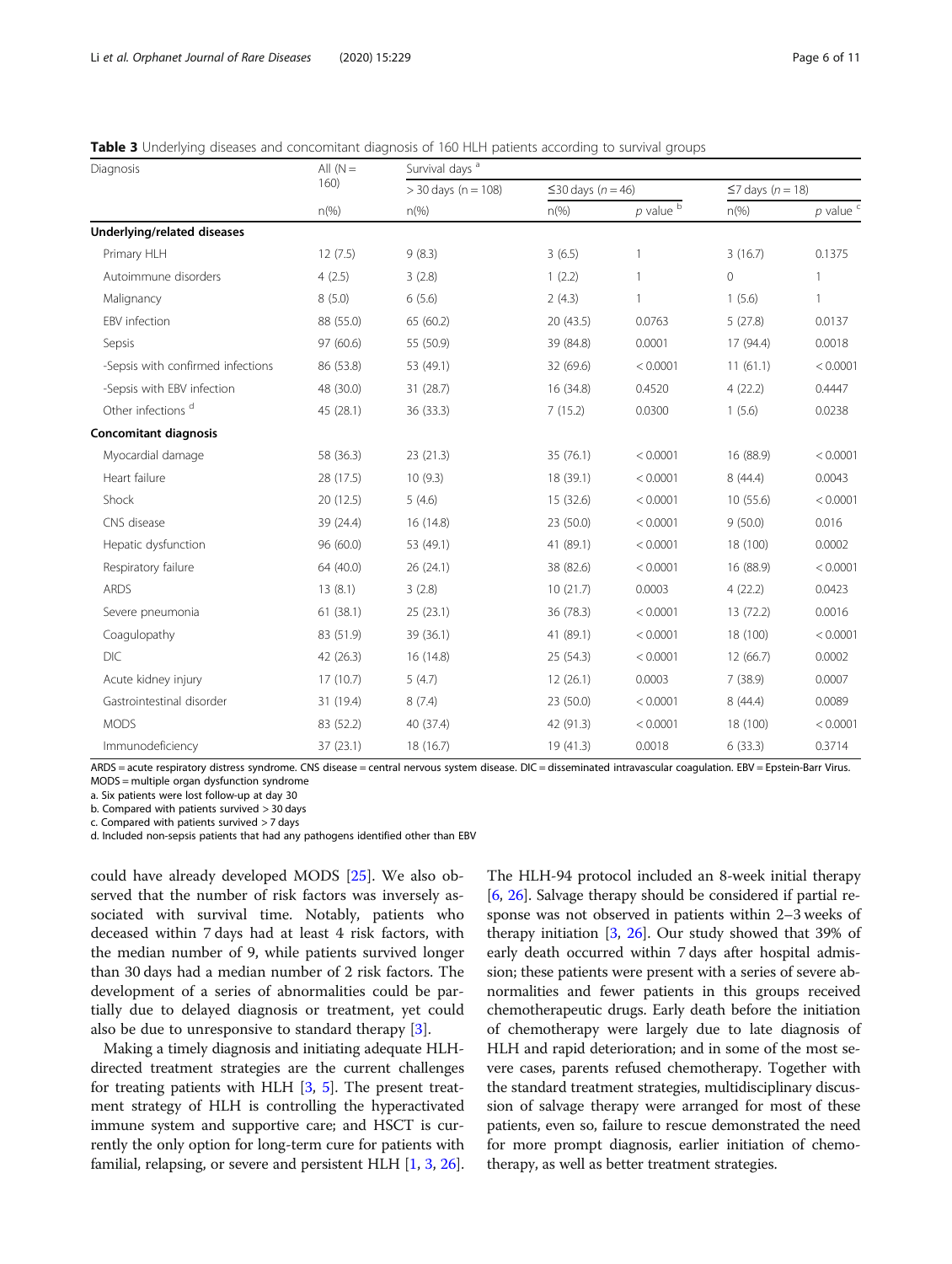| Factor <sup>a</sup>                                 | Death within 30 days |                | Death within 7 days |         |  |
|-----------------------------------------------------|----------------------|----------------|---------------------|---------|--|
|                                                     | OR (95%CI)           | <i>p</i> value | OR (95%CI)          | p value |  |
| Age, $\leq 1$ year versus $> 1$ years               | 1.77(0.73, 4.31)     | 0.2076         | 3.53 (1.17, 10.67)  | 0.0253  |  |
| Admission to PICU                                   | 3.24 (1.59, 6.64)    | 0.0013         | 2.49(0.91, 6.8)     | 0.0761  |  |
| <b>Inderwing diseases and concomitant diagnosis</b> |                      |                |                     |         |  |

<span id="page-6-0"></span>Table 4 Factors significantly associated with death within 7 days and within 30 days among 160 pediatric HLH patients

| 3.24 (1.59, 6.64)                             | 0.0013   | 2.49 (0.91, 6.8)     | 0.0/61   |
|-----------------------------------------------|----------|----------------------|----------|
| Underlying diseases and concomitant diagnosis |          |                      |          |
| $0.51$ $(0.25, 1.02)$                         | 0.0581   | 0.27(0.09, 0.81)     | 0.0191   |
| 5.37 (2.21, 13.05)                            | 0.0002   | 13.17 (1.71, 101.72) | 0.0134   |
| $0.36$ $(0.15, 0.88)$                         | 0.0254   | 0.13(0.02, 1.02)     | 0.0518   |
| 11.76 (5.18, 26.68)                           | < 0.0001 | 19.05 (4.19, 86.53)  | 0.0001   |
| $6.3$ $(2.61, 15.18)$                         | < 0.0001 | 4.88 (1.72, 13.85)   | 0.0029   |
| 9.97 (3.36, 29.61)                            | < 0.0001 | 16.5 (5.33, 51.09)   | < 0.0001 |
| 5.75 (2.62, 12.6)                             | < 0.0001 | 3.73 (1.36, 10.23)   | 0.0104   |
| 8.51 (3.12, 23.18)                            | < 0.0001 | $-$ b                | 0.9346   |
| 11.95 (5.21, 27.44)                           | < 0.0001 | 5.09 (1.71, 15.12)   | 0.0034   |
| 14.98 (6.21, 36.15)                           | < 0.0001 | 15.66 (3.46, 70.9)   | 0.0004   |
| 9.72 (2.53, 37.3)                             | 0.0009   | 4.22 (1.15, 15.5)    | 0.0299   |
| 14.51 (5.29, 39.75)                           | < 0.0001 |                      | 0.9272   |
| 6.85 (3.12, 15.03)                            | < 0.0001 | 7.47 (2.59, 21.54)   | 0.0002   |
| 7.2 (2.37, 21.92)                             | 0.0005   | 8.34 (2.65, 26.2)    | 0.0003   |
| 12.5 (4.96, 31.47)                            | < 0.0001 | 4.14 (1.48, 11.61)   | 0.0069   |
| 17.58 (5.87, 52.71)                           | < 0.0001 | $-$ b                | 0.9275   |
| 3.52 (1.62, 7.64)                             | 0.0015   | 1.79(0.62, 5.16)     | 0.2805   |
|                                               |          |                      |          |
| $0.1$ (0.05, 0.23)                            | < 0.0001 | $0.02$ $(0, 0.17)$   | 0.0002   |
| $0.31$ $(0.15, 0.67)$                         | 0.0026   | $0.26$ $(0.1, 0.71)$ | 0.0089   |
| $0.3$ $(0.13, 0.68)$                          | 0.0041   | $0.16$ (0.06, 0.45)  | 0.0005   |
|                                               |          |                      |          |

ARDS = acute respiratory distress syndrome. DIC = disseminated intravascular coagulation. EBV = Epstein-Barr Virus. MODS = multiple organ dysfunction syndrome a. Only presents factors that were found to be significantly associated with 7-day and/or 30-day mortality ( $p < 0.05$ )

b. ORs could not be estimated because all patients in this group developed hepatic dysfunction, coagulopathy, and MODS

Strengths of this study includes that it included a relatively large number of patients for a rare disease, and it described a variety of concomitant diagnoses. To our knowledge, this is the first study that summarized the characteristics of HLH patients who deceased within 7 days after hospital admission. Our findings provide references for the identification of high risk patients, and also reveal the need for future treatment improvements. Our study has several limitations. First, this is a single center study, in which selection bias would have affected the features of patients. The Hunan Children's Hospital is the only tertiary referral children's hospital in Hunan Province of China. Children identified as high risk patients in Hunan region tend to be admitted or transferred to this hospital, and this might partially explain the higher mortality among our HLH cohort. Besides, the Hunan Children's Hospital was undertaken a national treatment and care program for sepsis, which could affect the proportion of concomitant sepsis among HLH patients. Second, as a retrospective study, the selection of study variables was depend on the data availability, resulting in missing some potentially important factors. One of the most important missing information was genetic test results for primary HLH. In our study, primary HLH was diagnosed and recorded if a family history of HLH was reported and/or a molecular diagnosis of HLH was made; however, the genetic tests were conducted by third-party companies and the test results were not documented in the medical records; therefore, these information were missing in our analysis. As genetic testing for familial HLH mutations was not routinely checked, the proportion of primary HLH could have been underestimated. Nevertheless, because HLHassociated gene defects are not fully understand yet, and it usually takes more than weeks to get genetic test results, initial treatment should not be delayed or altered because of the categorization of "primary" or "secondary" HLH [\[3](#page-9-0)]. Also, NK-cell activity and soluble CD25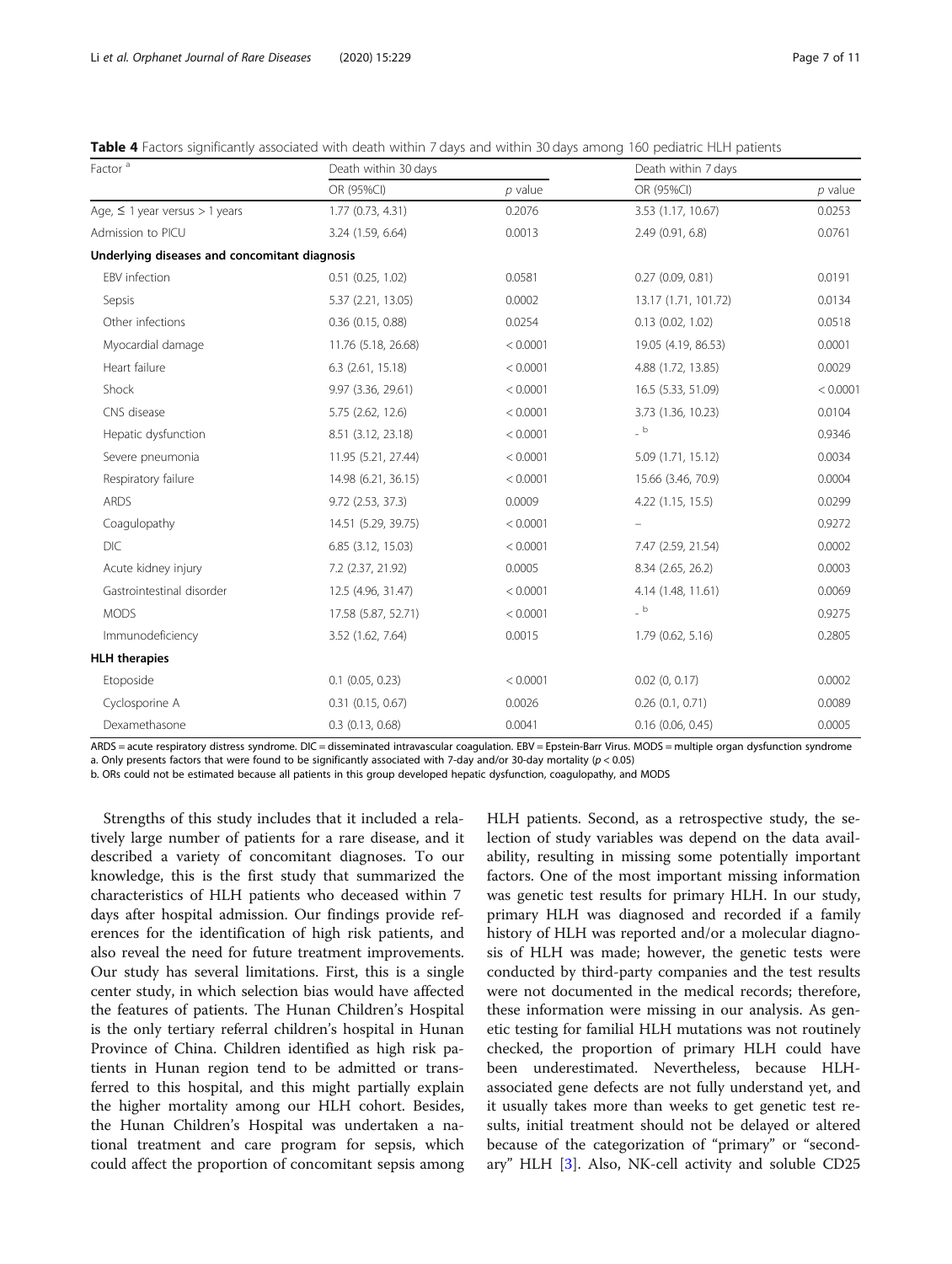<span id="page-7-0"></span>

were not routinely checked, which could lead to missed diagnosis of HLH in our hospital. Third, although the sample size was relatively large for such a rare disease, our results could still subject to sparse data bias because the lack of adequate case numbers for some combination of factors and outcome levels [[27\]](#page-10-0). For example, the 95%CI for the OR of concomitant sepsis and the risk of 7-day mortality was 1.71–101.72. The wide CI was resulted in sparse data and should be interpreted with

caution. Multi-center studies with larger sample size will enable more accurate estimations.

# Conclusions

Our study identified a spectrum of factors strongly associated with early mortality among HLH patients. These factors could help to stratify patients with high risk of early death, and need to be considered in the development of treatment protocols. As early mortality of HLH

Table 5 Laboratory abnormalities at hospital admission related to death within 7 days and within 30 days among 160 pediatric HLH patients

| Laboratory<br>abnormalities <sup>a</sup> |                    | Death within 30 days $(n = 46)$ |                      | Death within 7 days $(n = 18)$ |  |  |
|------------------------------------------|--------------------|---------------------------------|----------------------|--------------------------------|--|--|
|                                          | OR (95%CI)         | $p$ value                       | OR (95%CI)           | $p$ value                      |  |  |
| $BUN > 6.4$ mmol/L                       | 3.02 (1.15, 7.94)  | 0.0251                          | 5.53 (1.83, 16.75)   | 0.0025                         |  |  |
| APTT > 48s                               | 4.39 (1.87, 10.33) | 0.0007                          | 13.03 (1.69, 100.69) | 0.0139                         |  |  |
| PT > 14 s                                | 6.94 (2.31, 20.84) | 0.0005                          | 9.17 (1.18, 71.01)   | 0.0339                         |  |  |
| INR > 1.5                                | 5.52 (2.53, 12.02) | < 0.0001                        | 13.62 (4.16, 44.62)  | < 0.0001                       |  |  |
| $FIB \leq 150$ mg/dL                     | 2.55(1.14, 5.71)   | 0.0226                          | 2.19 (0.68, 7.02)    | 0.1861                         |  |  |
| Tbil $>$ 19 $\mu$ mol/L                  | 2.43 (1.18, 4.99)  | 0.0154                          | 2.57(0.91, 7.24)     | 0.0747                         |  |  |
| Globulin $<$ 20 g/L                      | 2.27 (1.02, 5.05)  | 0.0444                          | 1.72 (0.59, 5.02)    | 0.3202                         |  |  |

APTT = activated partial thromboplastin time. BUN = blood urea nitrogen. FIB = fibrinogen. INR = international normalized ratio. PT = prothrombin time. Tbil = total bilirubin

a. Only presents tests that were found to be significantly associated with 7-day and/or 30 day mortality ( $p < 0.05$ )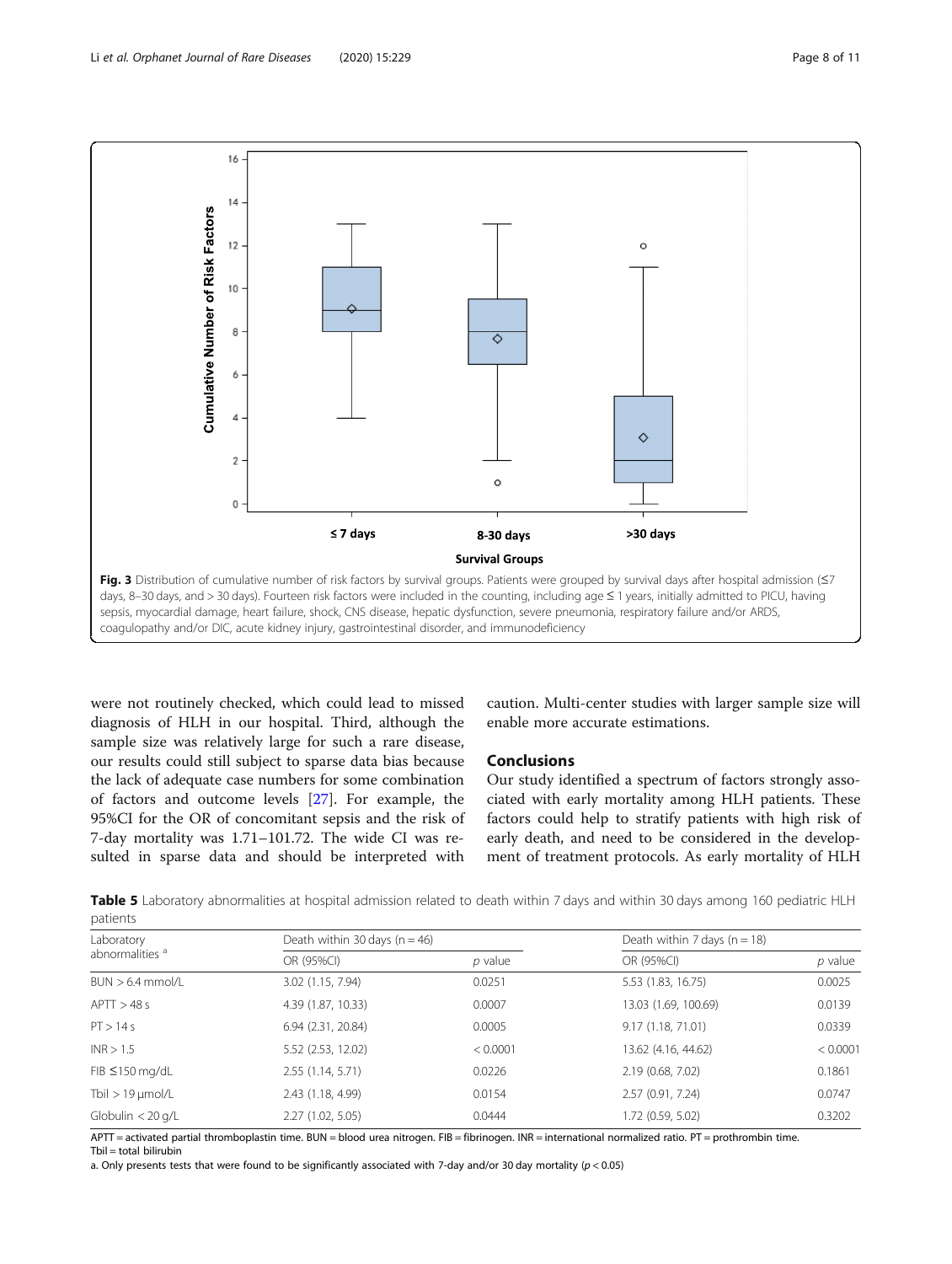remains high, studies are needed to investigate how to initiate adequate HLH-directed treatment strategies for patients with high risk of early death.

# Methods

# Patients and data collection

This is a retrospective cohort study. Chart review and data collection were conducted between May 2019 and March 2020. Patients with discharge diagnosis of HLH between August 2014 and October 2018 from Hunan Children's Hospital in China were included. The study protocol was reviewed and approved by the Medical Ethics Committee of the Hunan Children's Hospital (HCHL L-2019-40). The main outcome measures were the 7-day and 30-day outcome after hospital admission. HLH patients who discharged within 7 days and with missing outcome data after chart review were excluded. Patients missing original records for the confirmation of HLH-2004 diagnostic criteria fulfillment were also excluded.

HLH were diagnosed according to HLH-2004 [[1\]](#page-9-0). The diagnosis of HLH can be established if one of either A or B below is fulfilled [[1\]](#page-9-0): A. A molecular diagnosis consistent with HLH. B. Five out of eight criteria fulfilled: (1) Fever. (2) Splenomegaly. (3) Cytopenias affecting 2 of 3 lineages in the peripheral blood. (4) Hypertriglyceridemia and/or hypofibrinogenemia: fasting triglycerides ≥3.0 mmol/L, fibrinogen ≤1.5 g/L. (5) Hemophagocytosis in bone marrow or spleen or lymph nodes. No evidence of malignancy. (6) Low or absent NK-cell activity. (7) Ferritin  $\geq 500 \mu g/L$ . (8) Soluble  $CD25 \geq 2400$  U/ml. Primary HLH was diagnosed if a family history of HLH was reported and/or a molecular (genetic) diagnosis of HLH was made.

The investigated clinical features and abnormalities were selected according to previous reports for their association with mortality among pediatric or adult HLH patients [[3](#page-9-0), [9](#page-9-0)–[15,](#page-9-0) [23,](#page-10-0) [24,](#page-10-0) [28](#page-10-0), [29](#page-10-0)]. Underlying diseases and concomitant diagnoses during hospitalization were extracted from medical records. Underlying diseases, which were considered as potential triggers of HLH, included primary HLH autoimmune disorders, malignancy, EBV infection, sepsis, and other infections. Concomitant diagnoses included myocardial damage, heart failure, shock, central nervous system disease (CNS) disease, hepatic dysfunction, respiratory failure, acute respiratory distress syndrome (ARDS), severe pneumonia, coagulopathy, disseminated intravascular coagulation (DIC), acute kidney injury, gastrointestinal disorder, multiple organ dysfunction syndrome (MODS), and immunodeficiency. Sepsis was diagnosed according to the 2012 Surviving Sepsis Campaign criteria [[21](#page-10-0)]. Myocardial damage was defined as any elevation in cardiac troponin T or I, or CK-MB. The definitions of heart failure was consistent with the 2016 European Society of Cardiology Guidelines for the diagnosis and treatment of acute and

chronic heart failure [\[30\]](#page-10-0). Shock was defined as hypotension and the need for vasopressor or inotrope support, or tissue hypoperfusion [\[31](#page-10-0), [32](#page-10-0)]. The definition of hepatic dysfunction was consistent with the definitions re-ported in [\[33\]](#page-10-0). Respiratory failure was defined as  $PaO<sub>2</sub>$  < 60 mmHg in ambient air. ARDS was diagnosed in accordance with the Berlin definition [[34](#page-10-0)]. The diagnosis criteria for severe pneumonia was consistent with the WHO definition [[35](#page-10-0)], i.e. any general danger sign or chest indrawing or stridor in calm child. Coagulopathy was defined as platelet count <  $80 \times 10^9$ /L or a decline of 50% in platelet count from highest value recorded over the past 3 days (for chronic hematology/oncology patients); or  $INR > 2$ . AKI was diagnosed in accordance with the 2012 KDIGO (Kidney Disease: Improving Global Outcomes) Clinical Practice Guideline, and was defined as any of the follow-ing [[36](#page-10-0)]: (1) increase in serum creatinine (SCr) by  $\geq 0.3$ mg/dL  $(26.5 \mu \text{mol/L})$  within 48 h; (2) increase in SCr to ≥1.5 times baseline, which is known or presumed to have occurred within the prior 7 days; or (3) urine volume < 0.5 mL/kg/h for 6 h. Immunodeficiency was defined as any of the following: hypoimmunoglobulinia; lymphopenia; and decreases in complement C3 and/or C4. Other diagnoses were made in accordance with national guidelines or consensus. Laboratory test results at hospital admission were also collected, including complete blood count, coagulation test, liver function test, and kidney function test.

#### Statistical analysis

Categorical variables were presented by absolute value and percentage. Between-group comparisons for categorical variables were made by Chi-square test or Fisher exact test, as appropriate. Logistic regression was used to estimate OR and 95%CI for associations between selected clinical features and 7-day/30-day mortality. Factors that significantly and positively associated with mortality ( $p <$ 0.05 and  $OR > 1$ ) were identified as risk factors, and the cumulative number of risk factors was calculated for each patient. The distribution of cumulative number of risk factors of each survival group was described, and the correlation between the number of abnormalities and survive time was evaluated by Spearman's correlation test. Survival curves were estimated by the Kaplan-Meier method. All tests of hypothesis were two tailed with a type 1 error rate fixed at 5%. All statistical analyses were performed using SAS 9.3 (SAS Institute, Inc., Cary, NC).

# Sensitivity analysis

In the main analysis, missing data was left as missing. We performed two sensitivity analyses to assess the potential effect of the missing outcome data. First, we used the best-case imputation, in which all missing outcome measures at day 30 were imputed as "survival". Second, we used the worst-case imputation, in which all missing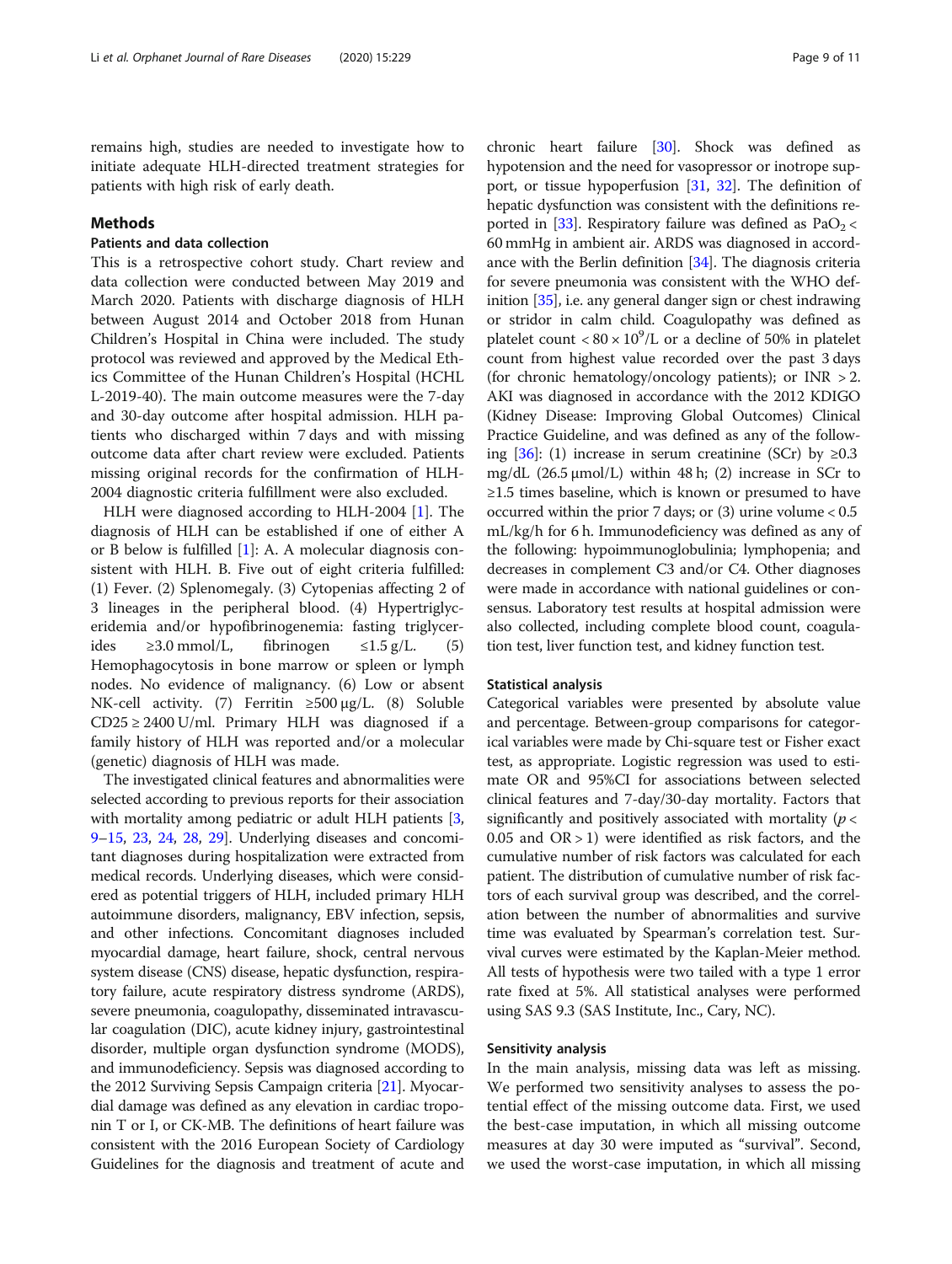<span id="page-9-0"></span>outcome measures at day 30 were imputed as "death". Another sensitivity analysis was conducted by including patients with missing original records for the confirmation of HLH-2004 diagnostic criteria fulfillment.

# Supplementary information

Supplementary information accompanies this paper at [https://doi.org/10.](https://doi.org/10.1186/s13023-020-01515-4) [1186/s13023-020-01515-4](https://doi.org/10.1186/s13023-020-01515-4).

Additional file 1 Supplementary Table 1. Pathogens detected from 160 pediatric HLH patients according to survival groups. Supplementary Table 2. Pathogens detected from 86 pediatric HLH patients with infection-confirmed sepsis.

#### Abbreviations

APTT: Activated partial thromboplastin time; ARDS: Acute respiratory distress syndrome; AST: Aspartate transaminase; BUN: Blood urea nitrogen; CNS disease: Central nervous system disease; DIC: Disseminated intravascular coagulation; EBV: Epstein-Barr Virus; FIB: Fibrinogen; HLH: Hemophagocytic lymphohistiocytosis; HSCT: Hematopoietic stem cell transplantation; INR: International normalized ratio; MODS: Multiple organ dysfunction syndrome; OR: Odds ratio; PICU: Pediatric Intensive Care Unit; PT: Prothrombin time; Tbil: Total bilirubin; TT: Thrombin time

#### Acknowledgements

Not applicable.

#### Authors' contributions

XLi and HY contributed to the study's conception, analysed and interpreted the data, and wrote the manuscript. XZ and JH contributed to the study design, interpreted the data, and revised the manuscript. SX assisted with the statistical analysis, interpreted the data, and revised the manuscript. ZY, PZ, and DZ performed chart reviews, interpreted the data, and revised the manuscript. ZX and XLu designed the study, interpreted the data, and revised the manuscript. All authors read and approved the final manuscript.

#### Funding

This work was supported by the Science & Technology Project of Hunan Province (NO. 2018SK2135, grant to ZX and XLu), the Key Laboratory of Emergency Medicine for Children (grant to ZX), Ministry of Science and Technology in Hunan Provincial of China (No.2018TP1028, grant to ZX), and the Pediatric Critical Care Center of Hunan Key Construction Specialty (grant to ZX). No funding bodies had any role in the study design, data collection and analysis, decision to publish, or preparation of the manuscript.

#### Availability of data and materials

The datasets used and/or analysed during the current study are available from the corresponding author on reasonable request.

### Ethics approval and consent to participate

The study protocol was reviewed and approved by the Medical Ethics Committee of the Hunan Children's Hospital (HCHLL-2019-40). Informed consent was waved because of the retrospective design. The authors had no access to information that could identify individual participants during and after data collection.

#### Consent for publication

Not applicable.

#### Competing interests

The authors declare that they have no competing interests.

#### Author details

<sup>1</sup> Pediatrics Research Institute of Hunan Province, Hunan Children's Hospital, University of South China, Changsha, China. <sup>2</sup>Department of Pediatric Intensive Care Unit, Hunan Children's Hospital, University of South China, Changsha, China.

Received: 13 October 2019 Accepted: 19 August 2020 Published online: 31 August 2020

#### References

- 1. Henter JI, Horne A, Arico M, Egeler RM, Filipovich AH, Imashuku S, et al. HLH-2004: diagnostic and therapeutic guidelines for hemophagocytic lymphohistiocytosis. Pediatr Blood Cancer. 2007;48(2):124–31. [https://doi.](https://doi.org/10.1002/pbc.21039) [org/10.1002/pbc.21039](https://doi.org/10.1002/pbc.21039).
- 2. Allen CE, McClain KL. Pathophysiology and epidemiology of hemophagocytic lymphohistiocytosis. Hematology American Society of Hematology Education Program. 2015;2015:177–82. [https://doi.org/10.1182/](https://doi.org/10.1182/asheducation-2015.1.177) [asheducation-2015.1.177.](https://doi.org/10.1182/asheducation-2015.1.177)
- 3. Jordan MB, Allen CE, Weitzman S, Filipovich AH, McClain KL. How I treat hemophagocytic lymphohistiocytosis. Blood. 2011;118(15):4041–52. [https://](https://doi.org/10.1182/blood-2011-03-278127) [doi.org/10.1182/blood-2011-03-278127](https://doi.org/10.1182/blood-2011-03-278127).
- 4. Risma KA, Marsh RA. Hemophagocytic Lymphohistiocytosis: clinical presentations and diagnosis. J Allergy Clin Immunol Pract. 2019;7(3):824–32. [https://doi.org/10.1016/j.jaip.2018.11.050.](https://doi.org/10.1016/j.jaip.2018.11.050)
- 5. Brisse E, Matthys P, Wouters CH. Understanding the spectrum of haemophagocytic lymphohistiocytosis: update on diagnostic challenges and therapeutic options. Br J Haematol. 2016;174(2):175–87. [https://doi.org/](https://doi.org/10.1111/bjh.14144) [10.1111/bjh.14144](https://doi.org/10.1111/bjh.14144).
- 6. Henter JI, Arico M, Egeler RM, Elinder G, Favara BE, Filipovich AH, et al. HLH-94: a treatment protocol for hemophagocytic lymphohistiocytosis. HLH study Group of the Histiocyte Society. Med Pediatr Oncol. 1997;28(5):342–7.
- 7. Trottestam H, Horne A, Arico M, Egeler RM, Filipovich AH, Gadner H, et al. Chemoimmunotherapy for hemophagocytic lymphohistiocytosis: long-term results of the HLH-94 treatment protocol. Blood. 2011;118(17):4577–84. [https://doi.org/10.1182/blood-2011-06-356261.](https://doi.org/10.1182/blood-2011-06-356261)
- Bergsten E, Horne A, Arico M, Astigarraga I, Egeler RM, Filipovich AH, et al. Confirmed efficacy of etoposide and dexamethasone in HLH treatment: long-term results of the cooperative HLH-2004 study. Blood. 2017;130(25): 2728–38. <https://doi.org/10.1182/blood-2017-06-788349>.
- 9. Luo ZB, Chen YY, Xu XJ, Zhao N, Tang YM. Prognostic factors of early death in children with hemophagocytic lymphohistiocytosis. Cytokine. 2017;97:80– 5. [https://doi.org/10.1016/j.cyto.2017.03.013.](https://doi.org/10.1016/j.cyto.2017.03.013)
- 10. Bin Q, Gao JH, Luo JM. Prognostic factors of early outcome in pediatric hemophagocytic lymphohistiocytosis: an analysis of 116 cases. Ann Hematol. 2016;95(9):1411–8. [https://doi.org/10.1007/s00277-016-2727-6.](https://doi.org/10.1007/s00277-016-2727-6)
- 11. Arca M, Fardet L, Galicier L, Riviere S, Marzac C, Aumont C, et al. Prognostic factors of early death in a cohort of 162 adult haemophagocytic syndrome: impact of triggering disease and early treatment with etoposide. Br J Haematol. 2015;168(1):63–8. [https://doi.org/10.1111/bjh.13102.](https://doi.org/10.1111/bjh.13102)
- 12. Li F, Yang Y, Jin F, Dehoedt C, Rao J, Zhou Y, et al. Clinical characteristics and prognostic factors of adult hemophagocytic syndrome patients: a retrospective study of increasing awareness of a disease from a singlecenter in China. Orphanet journal of rare diseases. 2015;10:20. [https://doi.](https://doi.org/10.1186/s13023-015-0224-y) [org/10.1186/s13023-015-0224-y.](https://doi.org/10.1186/s13023-015-0224-y)
- 13. Trottestam H, Berglof E, Horne A, Onelov E, Beutel K, Lehmberg K, et al. Risk factors for early death in children with haemophagocytic lymphohistiocytosis. Acta Paediatr. 2012;101(3):313-8. [https://doi.org/10.1111/j.1651-2227.2011.02501.x.](https://doi.org/10.1111/j.1651-2227.2011.02501.x)
- 14. Oguz MM, Sahin G, Altinel Acoglu E, Polat E, Yucel H, Oztek Celebi FZ, et al. Secondary hemophagocytic lymphohistiocytosis in pediatric patients: a single center experience and factors that influenced patient prognosis. Pediatr Hematol Oncol. 2019;36(1):1–16. <https://doi.org/10.1080/08880018.2019.1572253>.
- 15. Dao AT, Luong VT, Nguyen TT, Huynh QT, Phan TT, Lam MT, et al. Risk factors for early fatal outcomes among children with hemophagocytic lymphohistiocytosis (HLH): a single-institution case-series in Vietnam. Pediatr Hematol Oncol. 2014; 31(3):271–81. [https://doi.org/10.3109/08880018.2013.858198.](https://doi.org/10.3109/08880018.2013.858198)
- 16. Gregory J, Greenberg J, Basu S. Outcomes analysis of children diagnosed with Hemophagocytic Lymphohistiocytosis in the PICU. Pediatric critical care medicine : a journal of the Society of Critical Care Medicine and the World Federation of Pediatric Intensive and Critical Care Societies. 2019; 20(4):e185–e90. <https://doi.org/10.1097/PCC.0000000000001827>.
- 17. Imashuku S, Teramura T, Tauchi H, Ishida Y, Otoh Y, Sawada M, et al. Longitudinal follow-up of patients with Epstein-Barr virus-associated hemophagocytic lymphohistiocytosis. Haematologica. 2004;89(2):183–8.
- 18. Xue H, Chen C, Li W, Lin C, Fang J, Li Y, et al. Analysis of prognostic risk factors in children with Epstein-Barr virus-associated hemophagocytic syndrome. Minerva Pediatr. 2015;67(3):251–61.